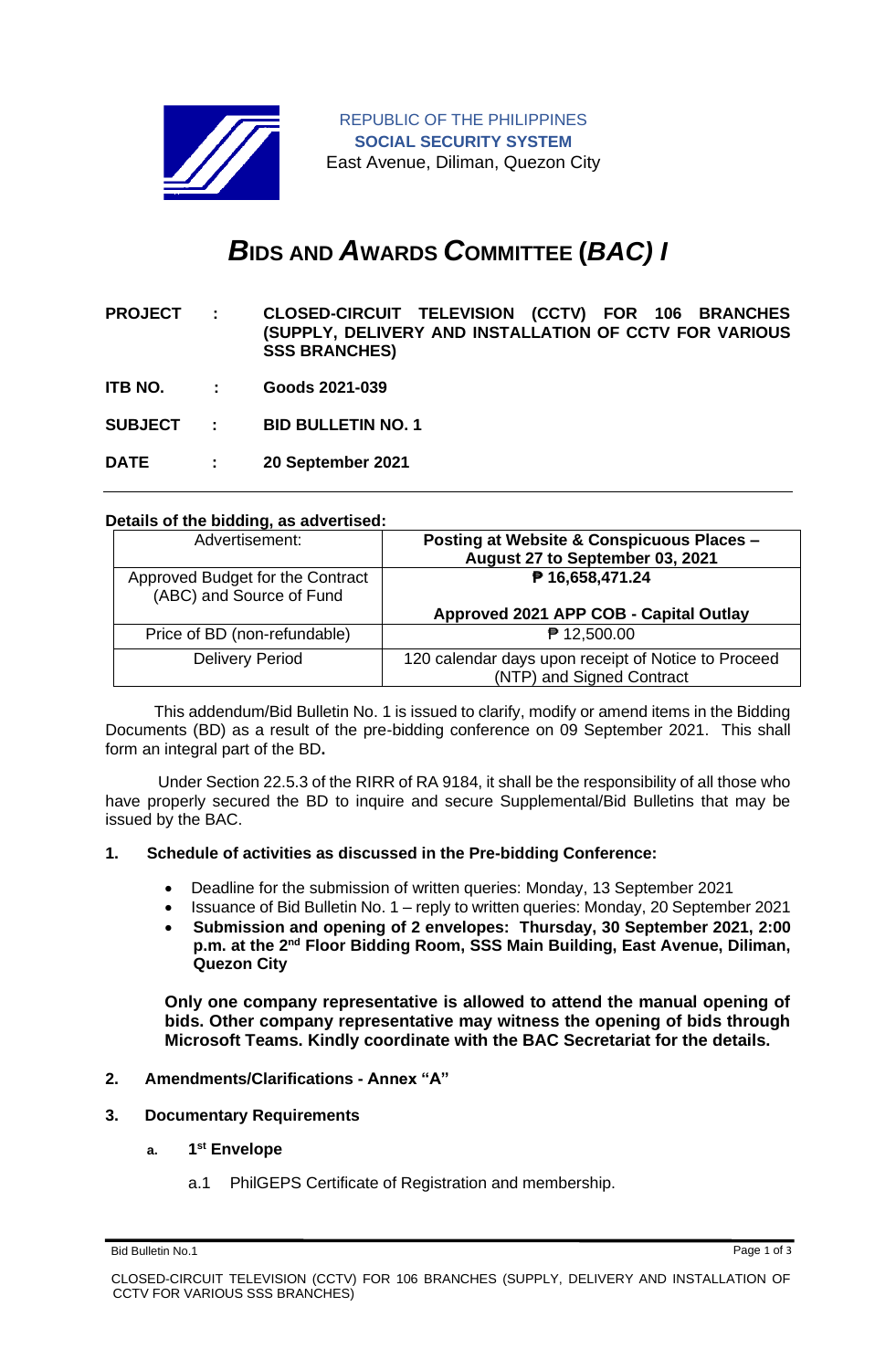In case of uploaded document/s, which validity period had already expired, submit the updated document/s.

- a.2 Statement of all its Ongoing Government and Private Contracts, including contracts awarded but not yet started, if any, whether similar or not similar in nature and complexity to the contract to be bid;
- a.3 Statement of Single Largest Completed Contract (SLCC) similar to the project to be bid, **with supporting documents**, equivalent to at least **50% of the ABC**, completed **within five (5) years** prior to the submission and opening of bids, adjusted by the bidder to current prices using PSA's consumer price index;

For this purpose, similar contracts shall refer to Supply, Delivery and Installation of Closed-Circuit Television (CCTV).

- a.4 NFCC Computation or committed Line of Credit (form supplied)
- a.5 JVA, in case of Joint Venture Class "B" Documents (Each partner of the joint venture shall submit the legal eligibility documents. The submission of technical and financial eligibility documents by any of the joint venture partners constitute compliance, except for SSS Clearance that must be complied by all JV partners);
- a.6 Bid Security (2% of the ABC for Cash or Manager's/Cashier's Check payable to SSS or Bank Draft of the ABC, 5% of the ABC for Surety Bond **or** Bid Securing Declaration – form supplied) and **a copy of the Authority to Notarize from the Notary Public).**
- a.7 Technical Documents project requirements
	- Section VI Schedule of Requirements (page 30)
	- Section VII Statement of Compliance with the Technical Specifications (pages 31 to 35)
- a.8 Omnibus Sworn Statement **and a copy of the Authority to Notarize from the Notary Public.**
- a.9 Foreign ownership limited to those allowed under the rules may participate in this Project, provided must submit any of the following:
	- Copy of Treaty, International or Executive Agreement; Or

• Certification from the relevant government office of their country stating that Filipinos are allowed to participate in government procurement activities for the same item or product.

• Certification from the DTI if the Bidder claims preference as a Domestic Bidder or Domestic Entity.

## **b. Checklist of the 2nd envelope:**

- b.1 Bid Form (form supplied) pages 41 to 42
- b.2 Bid Breakdown (form supplied) pages 43 to 47

#### **c. Additional Requirements to be submitted by the bidder with the Lowest Calculated Bid**

- c.1 2020 Income Tax Return filed through Electronic Filing and Payment System (EFPS) corresponding to the submitted Audited Financial Statement;
- c.2 Quarterly VAT for the period January to June 2021 or latest available Quarterly VAT;
- c.3 Documents listed in the Platinum Membership and updates, if any;
	- **SEC/DTI Registration**
	- 2021 Mayor's Permit
	- ⚫ Valid Tax Clearance
	- ⚫ 2020 Audited Financial Statement filed through EFPS

Bid Bulletin No.1 Page 2 of 3